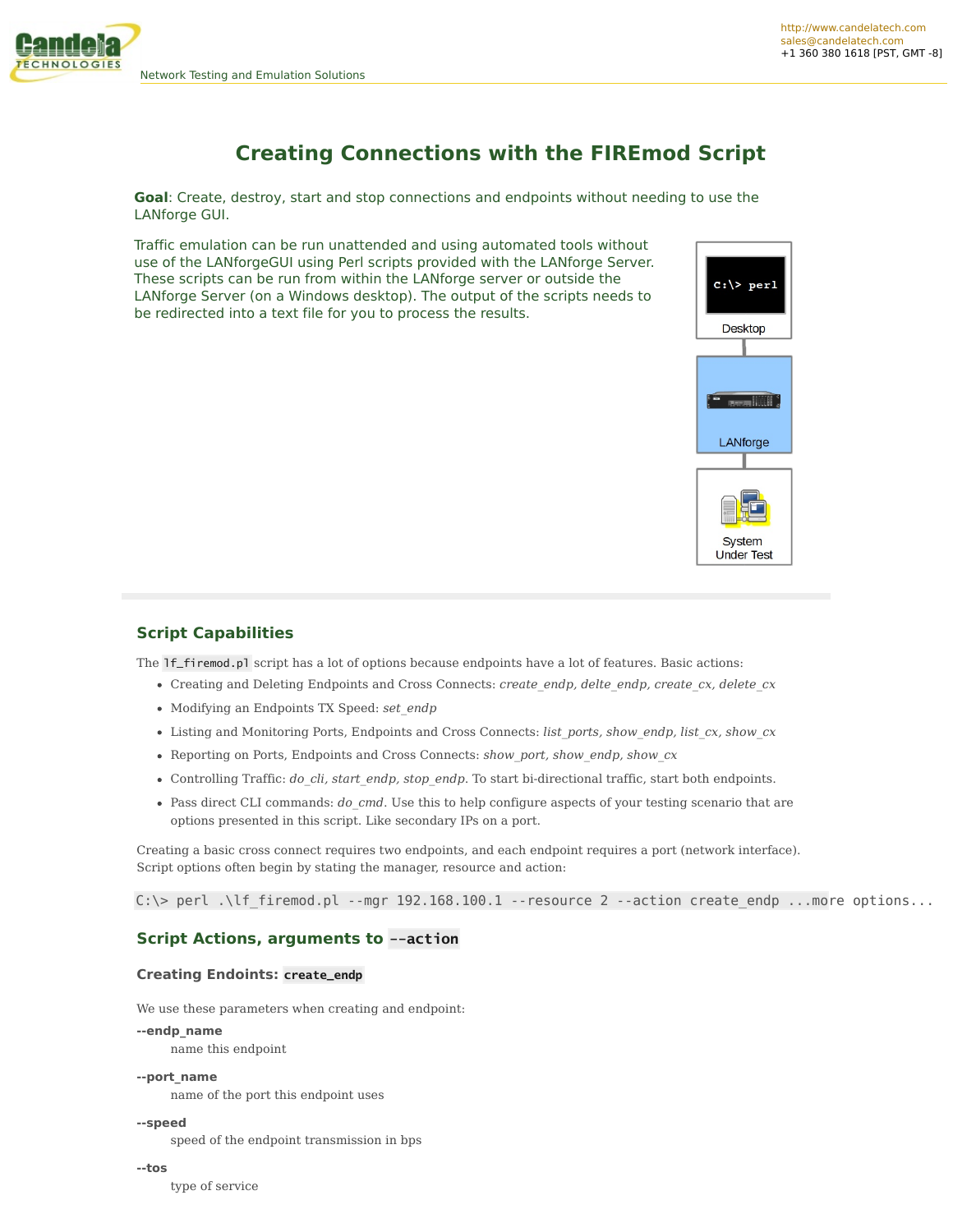**--max\_speed**

Maximum port speed if different than minimum speed of port, in bps

#### **--endp\_type**

Endpoint Types: *tcp, udp, tcp6, udp6*. To create multicast endpoint types, use *mc\_udp* and *mc\_udp6*.

#### **--min\_pkt\_sz/--max\_pkt\_sz**

Minimum and maximum packet sizes

#### **--use\_csums**

Enable checksums

#### **--ttl**

packet Time To Live

#### **--report\_timer**

the update interval for the endpoint

#### **Example of creating a tcp connection endpoint with debugging:**

```
lf firemod.pl --action create endp \setminus-mgr 192.168.45.34 --mgr port 4002
  --endp name web 1 --speed 154000 \
  --endp type tcp --port name eth1 \setminus--quiet no
```
### **Creating a multicast udp connection:**

```
lf_firemod.pl --action create_endp \
  -mgr 192.168.45.34 --mgr port 4002 \
  --endp name mcast xmit 1 --speed 154000 \
  --endp type mc udp --mcast addr 224.9.9.8 -mcast port 9998 \setminus-rcv_mcast NO --port_name eth1 \setminus--min pkt sz 1072 --max pkt sz 1472 \setminus-use_csums NO --ttl 32 \
--quiet no --report_timer 1000
```
### **Create a connection with specific test-manager**

```
lf firemod.pl --action create endp \setminus--mgr 192.168.45.34 --mgr_port 4002 \
  --endp name web 1 --speed 154000 \
  --endp type tcp --port name ethl \setminus--quiet no --test_manager web_tm
```
#### **Show Endpoint Stats: show\_endp**

By default, using the show\_endp action shows all endpoints. It might be useful to place output like this right into a file or to immediate use grep to find the rows you want.

\$ ./lf\_firemod.pl --action show\_endp --mgr cholla-f19

```
RSLT: 0 Cmd: 'nc_show_endp'
```

| FileEndp [e2#0-nfs-100] (NOT RUNNING, WRITING, WRITE RATE BURSTY, CHECK MOUNT, AUTO MOUNT, UN MOUNT, O TRUNC)<br>Shelf: 1, Card: 1 Port: 10 Endpoint: 1 Type: FILE NFS Pattern: INCREASING<br>MinWriteRate: 1544000bps MaxWriteRate: 0bps MinRead/WriteSz: 4096B MaxRead/WriteSz: 32768B<br>MinReadRate: 1544000bps MaxReadRate: 1544000bps QuiesceAfterFiles: -1<br>NumFiles: 2 MinFileSize: 26214400B MaxFileSize: 26214400B<br>Directory: AUTO Prefix: AUTO Volume:<br>Server-Mount: 10.41.0.1:/tank/tmp Mount-Dir: AUTO Mount-Options:<br>RptTimer: 1000ms RunningFor: 0s StopIn: 0s Quiesce: 3<br>LastRpt: 0.000 secs ago<br>RealWriteRate: Obps RealReadRate: Obps<br>RetryTimer: 1000ms InFailedIO: 0ms<br>Buffers Read:<br>Total: 0<br>Time: 0s<br>$Cur:$ $0$<br>0/s<br>Bytes Read: Total: 0<br>Time: 0s<br>$Cur:$ $0$<br>0/s<br>Files Read: Total: 0<br>Time: 0s<br>$Curr: \Theta$<br>0/s<br>Total: 0<br>Bytes Written:<br>Time: 0s<br>$Cur:$ $0$<br>0/s<br>Buffers Written: Total: 0<br>$Cur:$ $0$<br>Time: 0s<br>0/s<br>Files Written:<br>Total: 0<br>Time: 0s<br>$Cur:$ $0$<br>0/s<br>Read CRC Failed: Total: 0<br>Time: 0s<br>$Curr: \Theta$<br>0/s |   |  |  |  |  |  |  |  |  |
|------------------------------------------------------------------------------------------------------------------------------------------------------------------------------------------------------------------------------------------------------------------------------------------------------------------------------------------------------------------------------------------------------------------------------------------------------------------------------------------------------------------------------------------------------------------------------------------------------------------------------------------------------------------------------------------------------------------------------------------------------------------------------------------------------------------------------------------------------------------------------------------------------------------------------------------------------------------------------------------------------------------------------------------------------------------------------------------------------------------------------------------------------------------|---|--|--|--|--|--|--|--|--|
| FileEndp [e2#0-nfs-101] (NOT RUNNING, WRITING, WRITE RATE BURSTY, CHECK MOUNT, AUTO MOUNT, UN MOUNT, O TRUNC)<br>Shelf: 1, Card: 1 Port: 12 Endpoint: 2 Type: FILE NFS Pattern: INCREASING<br>MinWriteRate: 1544000bps MaxWriteRate: 0bps MinRead/WriteSz: 4096B MaxRead/WriteSz: 32768B                                                                                                                                                                                                                                                                                                                                                                                                                                                                                                                                                                                                                                                                                                                                                                                                                                                                         |   |  |  |  |  |  |  |  |  |
| MinReadRate: 1544000bps MaxReadRate: 1544000bps QuiesceAfterFiles: -1                                                                                                                                                                                                                                                                                                                                                                                                                                                                                                                                                                                                                                                                                                                                                                                                                                                                                                                                                                                                                                                                                            |   |  |  |  |  |  |  |  |  |
| NumFiles: 2 MinFileSize: 26214400B MaxFileSize: 26214400B<br>Directory: AUTO Prefix: AUTO Volume:                                                                                                                                                                                                                                                                                                                                                                                                                                                                                                                                                                                                                                                                                                                                                                                                                                                                                                                                                                                                                                                                |   |  |  |  |  |  |  |  |  |
| Server-Mount: 10.41.0.1:/tank/tmp Mount-Dir: AUTO Mount-Options:                                                                                                                                                                                                                                                                                                                                                                                                                                                                                                                                                                                                                                                                                                                                                                                                                                                                                                                                                                                                                                                                                                 |   |  |  |  |  |  |  |  |  |
| RptTimer: 1000ms RunningFor: 0s StopIn: 0s Quiesce: 3                                                                                                                                                                                                                                                                                                                                                                                                                                                                                                                                                                                                                                                                                                                                                                                                                                                                                                                                                                                                                                                                                                            |   |  |  |  |  |  |  |  |  |
| LastRpt: 0.000 secs ago RealWriteRate: 0bps RealReadRate: 0bps                                                                                                                                                                                                                                                                                                                                                                                                                                                                                                                                                                                                                                                                                                                                                                                                                                                                                                                                                                                                                                                                                                   | ↓ |  |  |  |  |  |  |  |  |

You can redirect all output into a file: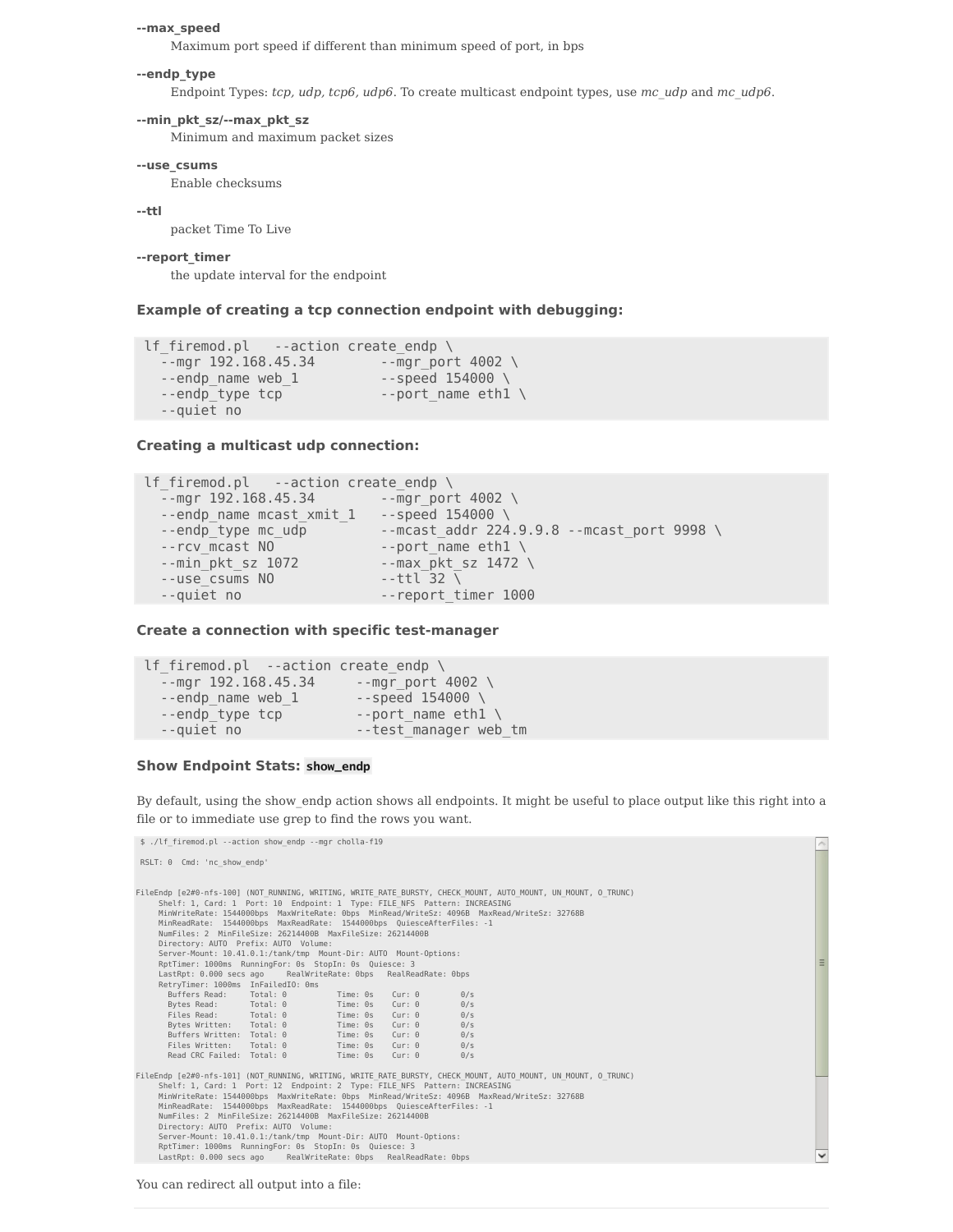\$ ./lf\_firemod.pl --action show\_endp --mgr cholla-f19 > /var/tmp/endp-stats.txt

It is possible to print out one-word attributes, such as MaxWriteRate tx bps or rx bps:

```
./lf_firemod.pl --mgr 127.0.0.1 --quiet 1 --action show_endp --endp_name cx_0-B --endp_vals tx_bps,r
Rx Bytes: 99938104
Tx Bytes: 99993112
```
#### **Configure Endpoint: set\_endp**

This is for changing the attributes of an endpoint, such as endpoint TX rate.

\$ ./lf\_firemod.pl --mgr cholla-f19 --action set\_endp --endp\_name cx\_0-A --speed 2000000

#### **Show Port Stats: show\_port**

This is pretty useful for getting transmit rate on ports during a connection while not having to use the lf\_portmod script. If you do not specify --port\_name, all ports will be listed.

\$ ./lf\_firemod.pl --action show\_port --mgr cholla-f19 --port\_name eth2#0

Shelf: 1, Card: 1, Port: 10 Type: MacVLAN Alias: Win32-Name: Win32-Desc: Parent/Peer: eth2 Rpt-Timer: 8000 CPU-Mask: 0 Current: UP LINK-UP TSO UFO GSO GRO PROBE\_ERROR Supported: UP SEND TO SELF Partner: UP Advertising: 10bt-HD 10bt-FD 100bt-HD 100bt-FD 1000-FD TSO-ENABLED UFO-ENABLED GSO-ENABLED GRO-ENABLED IP: 10.41.0.10 MASK: 255.255.255.0 GW: 0.0.0.0 VID: 0 ResetState: COMPLETE DNS Servers: IPv6-Global: DELETED IPv6-Link: fe80::a00:27ff:fe09:183d/64 IPv6-Gateway: DELETED MAC: 08:00:27:09:18:3d DEV: eth2#0 MTU: 1500 TX Queue Len: 0 LastDHCP: 0ms Driver: macvlan Tx-Rate: 1000000Kbps Bus-Speed: 0/0 Bus-Width: 0/0 Bridge-Port-Cost: Ignore Prio: Ignore Aging: 0 DHCP-Client-ID: NONE DHCP-Vendor-ID: NONE pps\_tx: 0 pps\_rx: 0 bps\_tx: 0 bps\_rx: 0 Rxp: 5652 Txp: 21 Rxb: 1932984 Txb: 1826 RxERR: 0 TxERR: 0 RxDrop: 0 TxDrop: 0 Multi: 5652 Coll: 0 RxLenERR: 0 RxOverFlow: 0 RxCRC: 0 RxFrame: 0 RxFifo: 0 RxMissed: 0 TxAbort: 0 TxCarrier: 0 TxFifo: 0 TxHeartBeat: 0 TxWindow: 0 RxBytesLL: 2068632 TxBytesLL: 2330

#### **List Ports, action: list\_ports**

This is the same as --show\_port without the port\_name option.

#### **Direct LANforge Command: do\_cmd**

In case you wanted to pass a CLI command directly in. Below is an example of setting the TOS flag for an endpoint:

C:\> perl .\lf firemod.pl --mgr 192.168.100.1 --action do cmd \ --cmd "set\_endp\_tos cx\_01-A LOWDELAY 10"

See the [LANforge](http://ctlocal/lfcli_ug.php) CLI User Guide for more info.

#### **Remove endpoint: delete\_endp**

Remember to remove the cross connect before removing the endpoint.

\$ ./lf\_firemod.pl --action delete\_endp --mgr cholla-f19 --endp\_name cx-0-A

#### **Create Cross-connect: create\_cx**

First you want to create two endpoints. You will add those endpoints to your cross connect. This example below shows all three steps:

\$ ./lf\_firemod.pl --action create\_endp --mgr cholla-f19 --port\_name eth2#0 \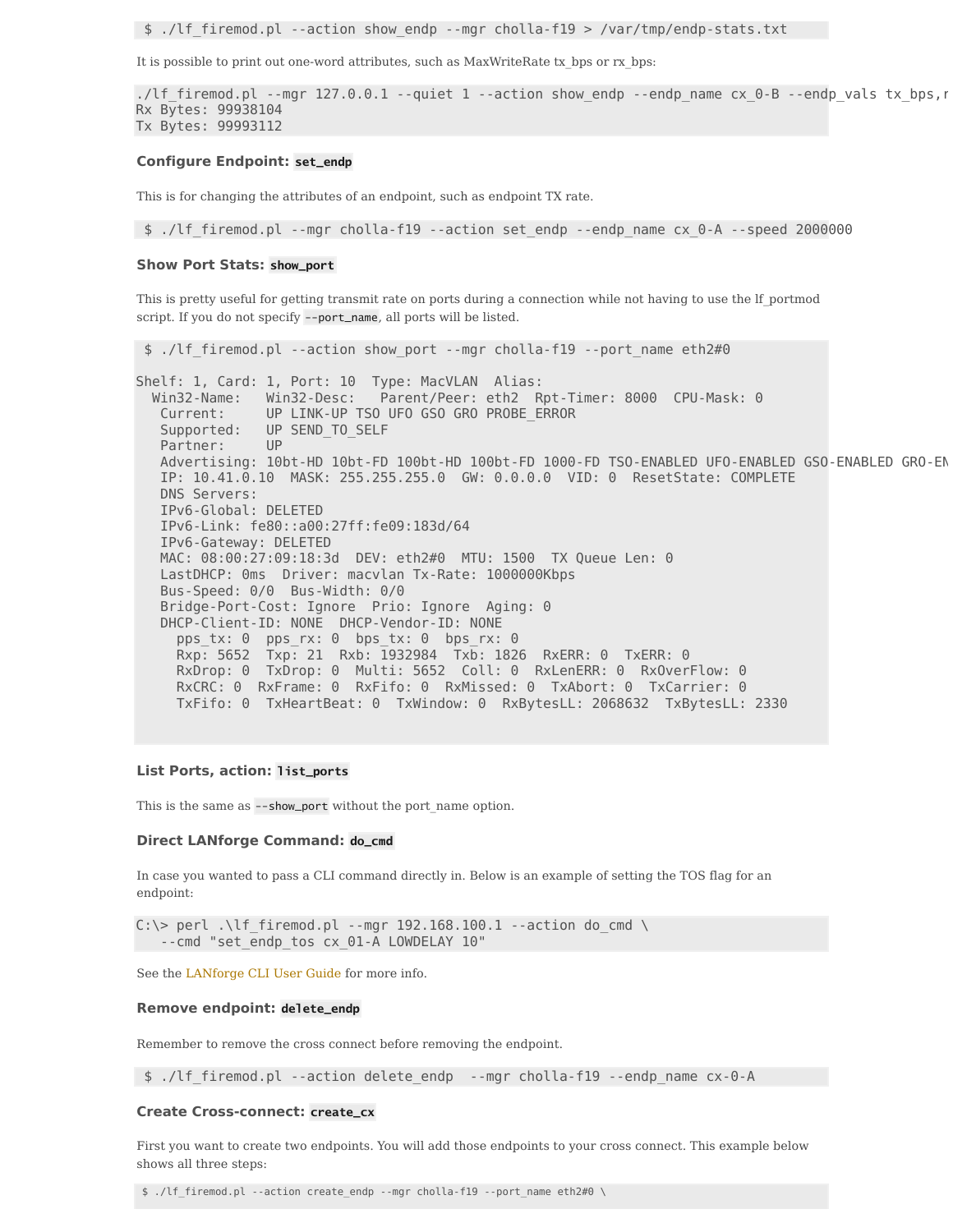--endp\_name cx\_0-A --speed 1000000 --endp\_type tcp --min\_pkt\_sz 1462 --report\_timer 1000

- \$ ./lf\_firemod.pl --action create\_endp --mgr cholla-f19 --port\_name eth2#1 \ --endp\_name cx\_0-B --speed 1000000 --endp\_type tcp --min\_pkt\_sz 1462 --report\_timer 1000
- \$ ./lf firemod.pl --action create cx --mgr cholla-f19 --cx name  $\,$  cx  $\,$  0  $\,$   $\backslash$ --cx endps cx 0-A,cx 0-B --report timer 1000

Below we see the endpoints created:

| 圖                    |                                         |                      |                   |                          |                          |          | LANforge Manager Version (5.3.2) |                                             |                |                         |                |                     |         | 日回図                                     |  |
|----------------------|-----------------------------------------|----------------------|-------------------|--------------------------|--------------------------|----------|----------------------------------|---------------------------------------------|----------------|-------------------------|----------------|---------------------|---------|-----------------------------------------|--|
| Control              | Reporting Tear-Off Info                 |                      |                   |                          | Plugins                  |          |                                  |                                             |                |                         |                |                     |         |                                         |  |
|                      |                                         |                      |                   |                          |                          | Stop All |                                  |                                             |                | Restart Manager         |                |                     | Refresh | <b>HELP</b>                             |  |
| Generic              | <b>Test Mar</b><br>Status               | Layer-3              | <b>Test Group</b> |                          | Resource Mgr<br>L3 Endps |          | Event Log<br>WanLinks            |                                             | Alerts         | Port Mar<br>Attenuators |                | Messages<br>File-IO |         | Layer-4                                 |  |
| <b>DU Size AUTO</b>  |                                         | $\blacktriangledown$ | Go                |                          | Max PDU Size Same        |          |                                  | $\overline{\phantom{a}}$                    | Go             |                         | Start          | Stop                | Quiesce | Clear                                   |  |
| Rate                 | New Modem (56 Kbps)                     | $\blacksquare$       | Go                |                          | MAX Tx Rate              | Same     |                                  | $\overline{\phantom{a}}$                    | Go             |                         |                |                     |         |                                         |  |
|                      | $0 - 400$<br>Go<br>$\blacktriangledown$ |                      |                   |                          |                          |          |                                  |                                             | <b>Display</b> | Create                  | Modify         | <b>Batch Modify</b> |         | De                                      |  |
|                      | All Endpoints                           |                      |                   |                          |                          |          |                                  |                                             |                |                         |                |                     |         |                                         |  |
| <b>EID</b><br>Name   |                                         |                      |                   | Run Mng<br>Script        |                          |          |                                  | <b>Tx Rate</b><br><b>Tx Rate</b><br>(1 min) |                |                         |                | <b>Tx Rate LL</b>   |         | R <sub>0</sub><br><b>Rx Rate</b><br>(1) |  |
| CX O-A               |                                         | 1.1.10.11            |                   | $\boldsymbol{\nu}$       | None                     |          |                                  |                                             | 0              |                         | 0              | 0                   |         | 0                                       |  |
| CX O-B               |                                         | 1.1.12.12            |                   | $\vert \mathbf{v} \vert$ | None                     |          |                                  |                                             | $\overline{0}$ |                         | $\overline{0}$ | $\overline{0}$      |         | $\overline{0}$                          |  |
|                      |                                         |                      |                   |                          |                          |          |                                  |                                             |                |                         |                |                     |         |                                         |  |
| $\blacktriangleleft$ | $\mathbb{I}$                            |                      |                   |                          |                          |          |                                  |                                             |                |                         |                |                     |         | Þ.                                      |  |
|                      | Logged in to: cholla-f19:4002 as: Admin |                      |                   |                          |                          |          |                                  |                                             |                |                         |                |                     |         |                                         |  |

and the CX details screen:

| 图                     | $\boxdot$ ok<br>ox o - Create/Modify Cross Connect                                             |                   |                          |             |                                 |                          |       |    |        |  |
|-----------------------|------------------------------------------------------------------------------------------------|-------------------|--------------------------|-------------|---------------------------------|--------------------------|-------|----|--------|--|
| All<br>$+$            | Display<br>Batch-Create<br>Sync                                                                |                   |                          |             |                                 |                          | Apply | OK | Cancel |  |
| CX Name:<br>CX Type:  | Cross-Connect<br>CX 0<br>LANforge / TCP                                                        |                   |                          | ▼           |                                 |                          |       |    |        |  |
| Resource:             | Endpoint A<br>1 (fedora19-64)                                                                  |                   | $\overline{\phantom{a}}$ | Endpoint B  | $1$ (fedoral 9-64)              | $\overline{\phantom{a}}$ |       |    |        |  |
| Port:<br>Min Tx Rate: | 10 (eth2#0)<br>12 (eth2#1)<br>$\overline{\phantom{a}}$<br>1000000 (1 Mbps)<br>1000000 (1 Mbps) |                   |                          |             | ▼<br>$\overline{\phantom{a}}$   |                          |       |    |        |  |
| Max Tx Rate:          | $\overline{\phantom{a}}$<br>Same<br>$\overline{\phantom{a}}$                                   |                   |                          | Same        |                                 | $\overline{\phantom{a}}$ |       |    |        |  |
| Min PDU Size:         |                                                                                                | 1462 (1.42773 KB) | $\overline{\phantom{a}}$ |             | 1462 (1.42773 KB)               | $\overline{\phantom{a}}$ |       |    |        |  |
| Max PDU Size:         |                                                                                                | 1462 (1.42773 KB) | $\overline{\mathbf{v}}$  |             | 1462 (1.42773 KB)               | $\overline{\phantom{a}}$ |       |    |        |  |
| IP ToS:               | Best Effort                                                                                    | (0)               | $\mathbf{v}$             | Best Effort | (0)                             | $\overline{\phantom{a}}$ |       |    |        |  |
| Pkts To Send:         | Infinite                                                                                       |                   | $\overline{\phantom{a}}$ | Infinite    |                                 | $\overline{\phantom{a}}$ |       |    |        |  |
|                       |                                                                                                |                   |                          |             |                                 |                          |       |    |        |  |
| $\sqrt{2}$            |                                                                                                |                   |                          |             | $1 - 1$ $1 - 1$ $1 - 1$ $1 - 1$ |                          |       |    |        |  |

#### **Show Cross Connects: list\_cx**

This shows the cross connects and their enpoints:

```
$ ./lf_firemod.pl --action list_cx --mgr cholla-f19
CX cx_0, endpoint cx_0-A, endpoint cx_0-B
```
## **Show Cross Connect Stats: show\_cx**

The output of this command begins with the basic stats for the CX and includes the statistics of each endpoint.

\$ ./lf\_firemod.pl --action delete\_endp --mgr cholla-f19 --endp\_name cx\_0-A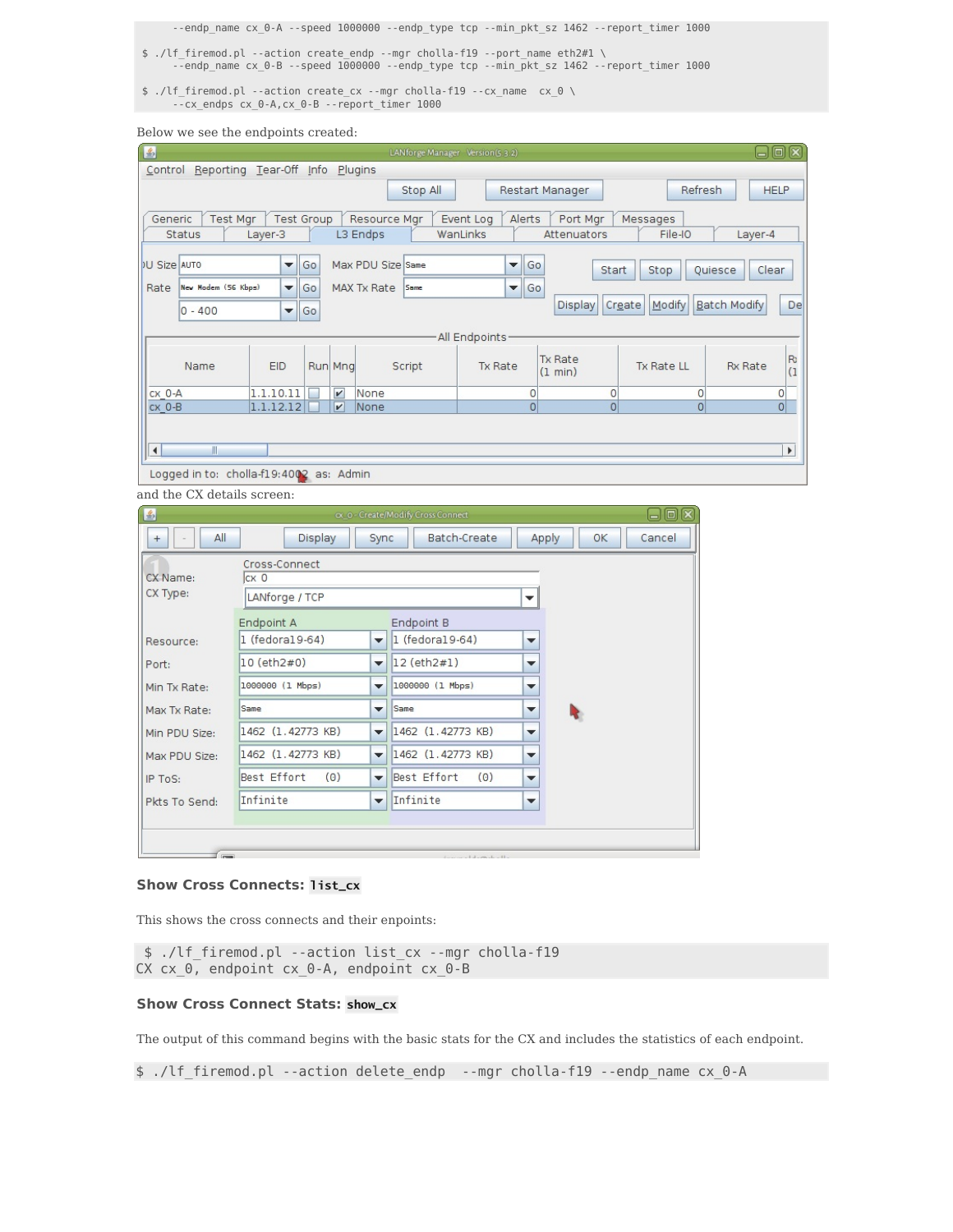|                                                                                     |                                                                                                                                                                                                                                                                                                                                                                                                                                                                                                                      |                  |               | LANFORGE TCP CX: cx 0 id: 12 type: LANFORGE TCP DesiredState: UN INITIALIZED RealState: STOPPED                                                                           | À |
|-------------------------------------------------------------------------------------|----------------------------------------------------------------------------------------------------------------------------------------------------------------------------------------------------------------------------------------------------------------------------------------------------------------------------------------------------------------------------------------------------------------------------------------------------------------------------------------------------------------------|------------------|---------------|---------------------------------------------------------------------------------------------------------------------------------------------------------------------------|---|
| tx endpoint: cx 0-A rx endpoint: cx 0-B report timer: 1.000000s TestMqr: default tm |                                                                                                                                                                                                                                                                                                                                                                                                                                                                                                                      |                  |               |                                                                                                                                                                           |   |
| Endpoint [cx 0-A] (NOT RUNNING, FIXED PLD SIZE, RATE BURSTY, IP PORT AUTO)          | Shelf: 1, Card: 1 Port: 10 Endpoint: 11 Type: LANFORGE TCP Pattern: INCREASING<br>MinTxRate: 1000000bps MaxTxRate: 1000000bps MinPktSize: 1462B MaxPktSize: 1462B<br>DestMAC: 08:00:27:69:1a:3d DestIpAddr: 10.41.0.11 DestIpPort: 0 Quiesce: 3<br>Role: CONNECT RptTimer: 1000ms RunningFor: 0s StopIn: 0s Avg-Jitter: 0ms<br>Latency: $0 - 0.01 - 0$ $0.000000000000000001$ (1)<br>Pkt-Gaps: 0 -: 0: - 0 [ 0 0 0 0 0 0 0 0 0 0 0 0 0 0 0 0 1 (1)<br>FileName: SendBadCrc: 0 RcvBuf: 0 SndBuf: 0 CWND: 0 SND-MSS: 0 |                  |               | SrcMAC: 08:00:27:09:18:3d SrcIp: 0.0.0.0 IpPort: 0-0 IpTOS: DONT-SET Priority: 0<br>Last-Rpt: 0.000 secs ago RealTxRate: 0bps RealRxRate: 0bps TTL: 0 Conn-Timeout: 10000 |   |
|                                                                                     | RxDrop%-SE0: 0.0000 RxDrop%-CX: 0.0000 Conn-Timer: -1-0ms Conn-Pause: 0-0ms                                                                                                                                                                                                                                                                                                                                                                                                                                          |                  |               |                                                                                                                                                                           |   |
| PktsToSend: 0<br>Multi-Conn: 0 Active-Connections: 0 Files-Played: 0                |                                                                                                                                                                                                                                                                                                                                                                                                                                                                                                                      |                  |               |                                                                                                                                                                           |   |
|                                                                                     | RunningInGroup: NONE Script-steps-completed: 0 Steps-Failed: 0                                                                                                                                                                                                                                                                                                                                                                                                                                                       |                  |               |                                                                                                                                                                           |   |
|                                                                                     | First-Rx: -1ms Mcast-Source: 0.0.0.0:0                                                                                                                                                                                                                                                                                                                                                                                                                                                                               |                  |               |                                                                                                                                                                           |   |
| Rx Pkts:                                                                            | $Total: 0$                                                                                                                                                                                                                                                                                                                                                                                                                                                                                                           | Time: 60s        | $Cur:$ $0$    | 0/s                                                                                                                                                                       |   |
| Rx Pkts (On Wire): Total: 0                                                         |                                                                                                                                                                                                                                                                                                                                                                                                                                                                                                                      | Time: 60s Cur: 0 |               | 0/s                                                                                                                                                                       |   |
| Rx Bytes:                                                                           | Total: 0                                                                                                                                                                                                                                                                                                                                                                                                                                                                                                             | Time: 60s Cur: 0 |               | 0/s                                                                                                                                                                       |   |
| Rx Bytes (On Wire): Total: 0                                                        |                                                                                                                                                                                                                                                                                                                                                                                                                                                                                                                      | Time: 60s        | $Cur: \theta$ | 0/s                                                                                                                                                                       |   |
| Rx 000 Pkts:                                                                        | Total: 0                                                                                                                                                                                                                                                                                                                                                                                                                                                                                                             | Time: 60s        | $Cur:$ $0$    | 0/s                                                                                                                                                                       |   |
| RX Wrong Dev: Total: 0                                                              |                                                                                                                                                                                                                                                                                                                                                                                                                                                                                                                      | Time: 60s        | $Cur: \theta$ | 0/s                                                                                                                                                                       |   |
| RX CRC Failed:                                                                      | Total: 0                                                                                                                                                                                                                                                                                                                                                                                                                                                                                                             | Time: 60s        | Cur: 0        | 0/s                                                                                                                                                                       |   |
| RX Bit Errors:                                                                      | Total: 0                                                                                                                                                                                                                                                                                                                                                                                                                                                                                                             | Time: 3s         | $Cur:$ $0$    | 0/s                                                                                                                                                                       |   |
| Rx Dropped Pkts:<br>Cx Detected:                                                    | Total: 0<br>$\Theta$                                                                                                                                                                                                                                                                                                                                                                                                                                                                                                 | Time: 3s         | $Cur:$ $0$    | 0/s                                                                                                                                                                       |   |
| Rx Duplicate Pkts: Total: 0                                                         |                                                                                                                                                                                                                                                                                                                                                                                                                                                                                                                      | Time: 60s        | $Cur:$ $0$    | 0/s                                                                                                                                                                       |   |
| Tx Pkts:                                                                            | Total: 0                                                                                                                                                                                                                                                                                                                                                                                                                                                                                                             | Time: 60s        | $Cur:$ $0$    | 0/s                                                                                                                                                                       |   |
| Tx Pkts (On Wire): Total: 0                                                         |                                                                                                                                                                                                                                                                                                                                                                                                                                                                                                                      | Time: 60s        | $Cur:$ $0$    | 0/s                                                                                                                                                                       |   |
| Tx Bytes:                                                                           | Total: 0                                                                                                                                                                                                                                                                                                                                                                                                                                                                                                             | Time: 60s        | $Cur:$ $0$    | 0/s                                                                                                                                                                       |   |
|                                                                                     |                                                                                                                                                                                                                                                                                                                                                                                                                                                                                                                      |                  |               |                                                                                                                                                                           |   |

# Tx Failed Bytes: Total: 0 Time: 60s Cur: 0 0/s Conn Established: Total: 0 Time: 30s Cur: 0 0/s **Remove Cross Connect: delete\_cx**

Remember to delete a cross connect before you delete its endpoints.

\$ ./lf\_firemod.pl --action delete\_cx --mgr cholla-f19 --cx\_name cx\_0

#### **Controlling Traffic**  $\Box$

# You need to use do\_cmd to control Unicast traffic.

By default, cross connects are created in the *default tm* test manager. To control them, you want to specify RunningInGroup: NONE Script-steps-completed: 0 Steps-Failed: 0 First-Rx: -1ms Mcast-Source: 0.0.0.0:0 *default\_tm* in your *set\_cx\_state* CLI command.

./lf firemod.pl --mgr 127.0.0.1 --quiet 0 --action do cmd --cmd "set cx state default tm cx 0 RUNNI

The format of the command is specified in the CLI User Guide: set cx\_state. Possible CX states include:

- RUNNING THE ERRORS: TOTAL: 0 TIME: 35 CURE ERRORS: 2012
- SWITCH  $\mathcal{Q}_{\text{VII}}$
- $\text{QUECE}$
- STOPPED: Total: 0 Time: 3s Curie 0, 0 0/s Curie 0, 0 0/s Curie 0, 0/s Curie 0, 0/s Curie 0, 0/s Curie 0, 0/s Curie 0, 0/s Curie 0, 0/s Curie 0, 0/s Curie 0, 0/s Curie 0, 0/s Curie 0, 0/s Curie 0, 0/s Curie 0, 0/s Curie 0,
- DELETED: The state  $\mathcal{D}$ Conn Established: Total: 0 Time: 30s Cur: 0 0/s

# Conn Timeouts: Total: 0 Time: 30s Cur: 0 0/s **For Multicast traffic, use start\_endp/stop\_endp**

\$ ./lf\_firemod.pl --mgr cholla-f19 --action stop\_endp --endp\_name cx\_0-A

# **Multicast Endpoints**

There are different options for creating multicast endpoints.

```
$ ./lf_firemod.pl --action create_endp --endp_name mcast_xmit_1 \
  --endp type mc udp --speed 154000 \
  -mcast addr 224.9.9.8 --mcast port 9998 \
  -rcv_mcast N0 --port_name ethl \
  --min_pkt_sz 1072 --max_pkt_sz 1472 \
 --use_csums NO --ttl 32
```
## **Add secondary IPs to a Port**

This is not a default script option, so we use the do\_cmd action:

```
C:\rangle perl .\lf firemod.pl --mgr 192.168.100.1
  --action do_cmd "set_sec_ip 1 1 eth1 10.26.0.20-250/24"
```
See the [LANforge](http://ctlocal/lfcli_ug.php#set_sec_ip) CLI User Guide for more info.

**Present Options**